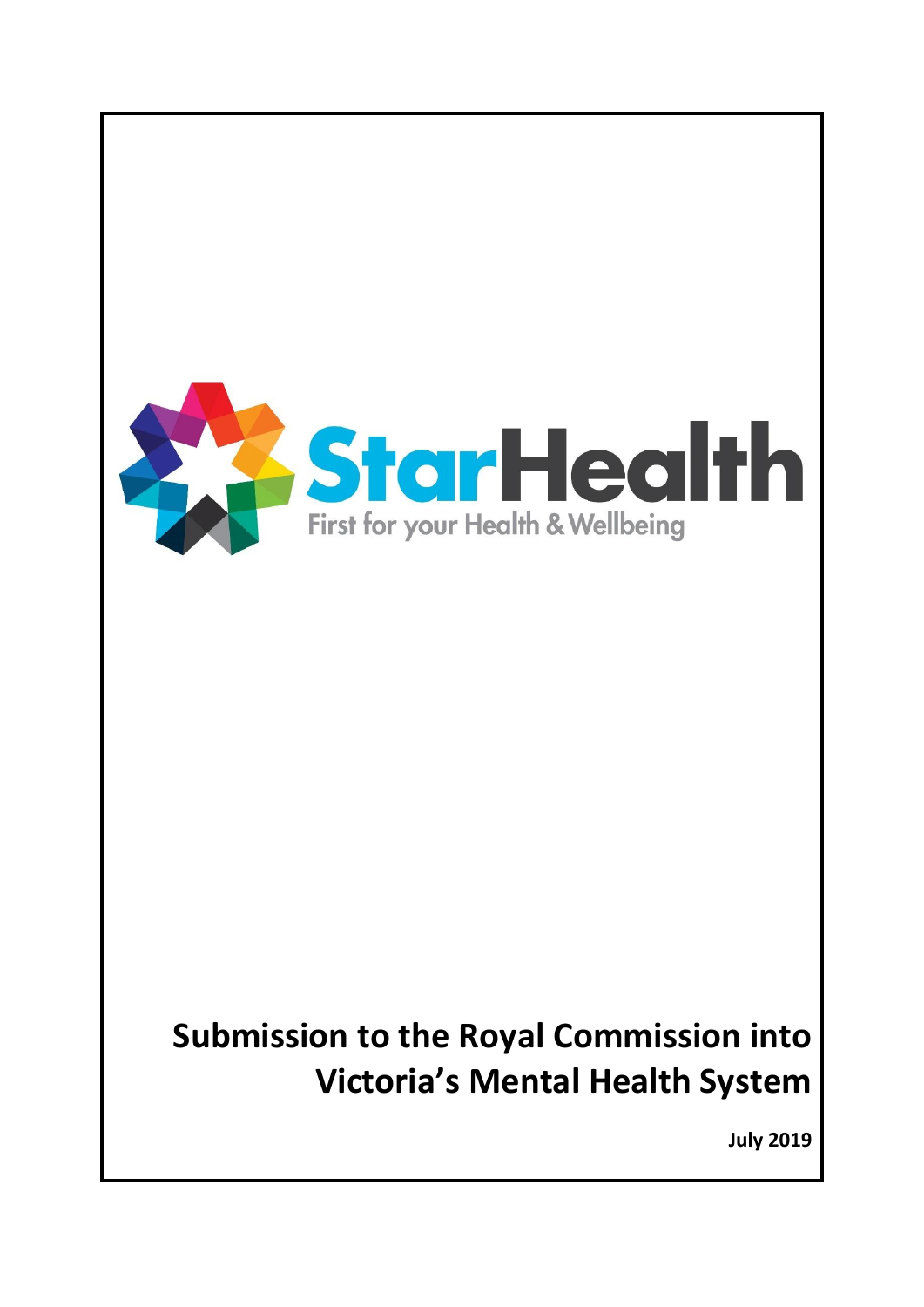Dear Commissioners,

Thank you for the opportunity to provide a submission to the Royal Commission into Victoria's Mental Health System. Star Health believes this is an unprecedented opportunity to reshape the mental health system to better meet the needs of Victorian consumers and carers.

Star Health is a major provider of primary health and community services across the inner and middle south of Melbourne. We offer a variety of services including in the areas of: mental health, alcohol and other drugs, GP, dental, allied health, Indigenous health, homelessness and family violence.

Star Health has a strong focus on social justice, and specialist expertise in engaging high risk and hard to reach populations. We also engage in community building and health promotion activities to build the health and wellbeing of our local communities.

Please find attached our submission to the Royal Commission, which has been developed in consultation with our mental health staff and consumers.

If any aspect of this submission requires clarification please contact me at the Star Health office on (03) 9525 1300.

Yours sincerely,

 $765$ 

**Damian Ferrie Chief Executive Officer**

Star Health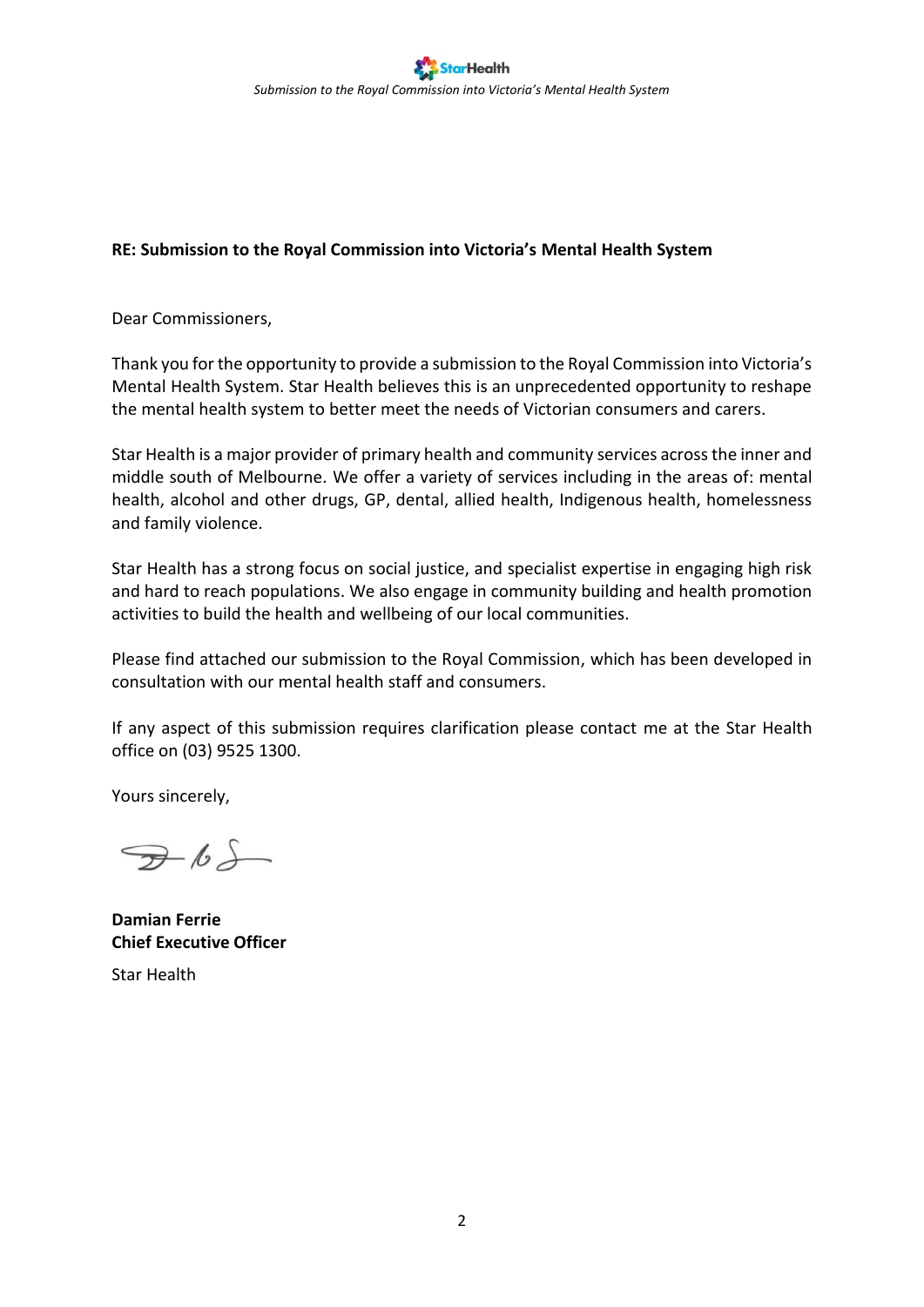*Submission to the Royal Commission into Victoria's Mental Health System*

### **Introduction**

Star Health is one of the state-wide network of community health services registered under the *Health Services Act (1988).* This network of community health providers covering the entire state deliver a comprehensive range of health programs in partnership with local communities. Community health services such as Star Health are a key part of the health system and represent an underutilised and often unconsidered resource to better meet the needs of Victorians with mental ill health.

Community health services offer an opportunity for one-stop-shop approaches to wellbeing that allow service delivery in a destigmatised community environment. Community health services are skilled in the delivery of services from prevention and health promotion through primary care, allied health, chronic condition management, alcohol and other drug treatment and community mental health support. In its consideration of system design the Commission should consider community health service infrastructure as a key resource in reorienting the mental health system to localised community-based services.

In this context, Star Health has been a major provider of the well-established community mental health programs including Victorian Mental Health Community Support Services (MHCSS), and the Commonwealth Personal Helpers and Mentors Service (PHaMs). Star Health has seen that the flexibility of these programs to address individual consumer needs have led to many positive outcomes for our consumers. It has also enabled us to develop and foster a highly skilled and dedicated community mental health workforce.

The introduction of the National Disability Insurance Scheme (NDIS) has been accompanied by the cessation of these programs. It is understood that only approximately 10% of people living with a severe mental illness will be eligible for the NDIS.<sup>1</sup> Whilst there are some smaller or time-limited programs recently released by the Commonwealth and State in efforts to at least partially fill the resultant gap in the system, the total quantum of funding and more narrow eligibility requirements of these programs mean that far fewer consumers can access these services (and the NDIS) than before.

Star Health remains committed to supporting the National Disability Insurance Agency (NDIA) and partners to optimise psychosocial supports through the NDIS.<sup>2</sup> At the same time, we also urge the Commission to consider other ways to leverage existing skills, knowledge and connections of community health providers such as Star Health, to ensure that this "missing middle" – those who are not "sick enough"<sup>3</sup> to access the NDIS or acute mental health services, but who need support to ensure they don't end up needing longer-term or acute services – are not further left behind.<sup>4</sup>

<sup>1</sup> Hancock, N, Bresnan, A, Smith-Merry, J, Gilroy, J, Yen, I Llewellyn, G 2018. *NDIS and Psychosocial disability – the Victorian Story: Insights*  and Policy Recommendations from Expert Stakeholders, [<http://sydney.edu.au/health-sciences/cdrp/publications/technical-reports/NDIS](http://sydney.edu.au/health-sciences/cdrp/publications/technical-reports/NDIS-and-Psychosocial-Disability_TheVICTORIANStory_March2018.pdf)[and-Psychosocial-Disability\\_TheVICTORIANStory\\_March2018.pdf>](http://sydney.edu.au/health-sciences/cdrp/publications/technical-reports/NDIS-and-Psychosocial-Disability_TheVICTORIANStory_March2018.pdf)

<sup>&</sup>lt;sup>2</sup> Mental Health Australia 2018, *Optimising Psychosocial Supports Project Report*, [<https://mhaustralia.org/optimising-support-for](https://mhaustralia.org/optimising-support-for-psychosocial-disability)[psychosocial-disability>](https://mhaustralia.org/optimising-support-for-psychosocial-disability)

<sup>&</sup>lt;sup>3</sup> Olasji, M., Maude, P., & McCauley, K., 2017, 'Not Sick Enough: Experience of carers of people with mental health illness negotiating care for their relatives with mental health services', *Journal of Psychiatric and Mental Health Nursing,* vol.24, no.6, pp.403-411 <sup>4</sup> Perkins, M 2019, ''Nothing between GP and emergency': Victoria's mental health failure', *The Age*, 26 March,

[<sup>&</sup>lt;https://www.theage.com.au/politics/victoria/nothing-between-gp-and-emergency-victoria-s-mental-health-failure-20190227](https://www.theage.com.au/politics/victoria/nothing-between-gp-and-emergency-victoria-s-mental-health-failure-20190227-p510ip.html) [p510ip.html>](https://www.theage.com.au/politics/victoria/nothing-between-gp-and-emergency-victoria-s-mental-health-failure-20190227-p510ip.html)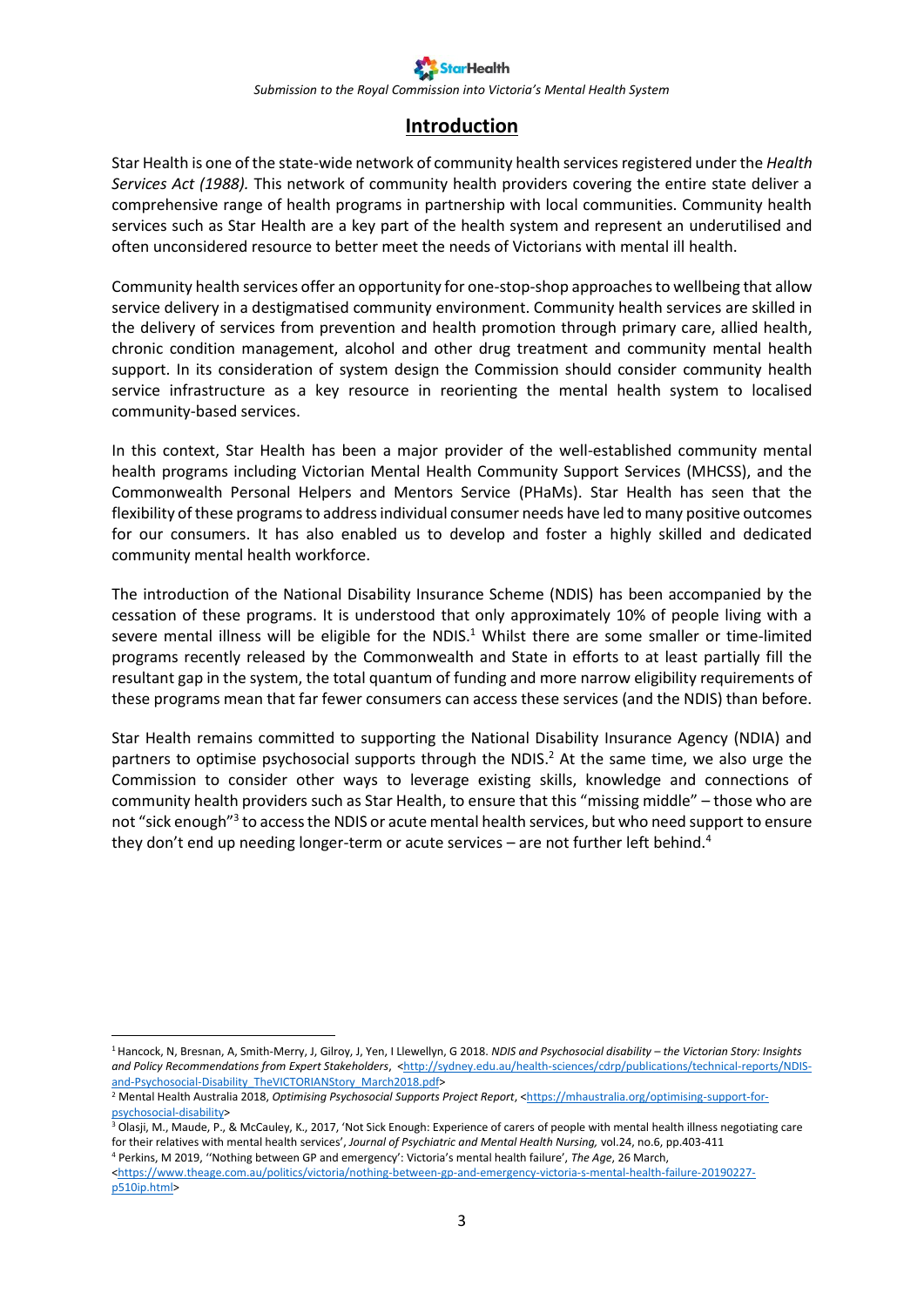*Submission to the Royal Commission into Victoria's Mental Health System*

## **Star Health's submission**

Star Health considers the following as key foundational elements for a reimagined Victorian Mental Health System:

- **Social determinants of health** According to the World Health Organisation, addressing the social determinants of health is crucial to improving mental health, and reducing the risk of mental ill health that is associated with social inequality.<sup>5</sup>
- **Consumer, carer and family-inclusive approach**  The key to a successful mental health system overall is one that is primarily situated within community, not specialist clinics or hospitals. This means that the entire system must be designed with a consumer, carer and family-inclusive approach. This should include providing support to carers and families within the integrated response to the consumer rather than separately. All mental health services should have carer support services such as counselling, peer support and respite brokerage.
- **Inclusive of priority population groups**  A reimagined system should be flexible enough to be able to tailored to meet the diverse needs of priority population groups, such as Aboriginal & Torres Strait Islander people, Culturally & Linguistically Diverse (CALD) populations and LGBTIQ people.
- **Reorient Mental Health Care** Mental health services need to be focused on local, communitybased delivery and function as accessible, comprehensive hubs connected to local service systems. They need to allow early intervention and extended-hour access to reduce reliance on Emergency Departments as the system entry point. To achieve an integrated mental health service system, we must remove the artificial barrier between clinical and community services.
- **Skilled workforce**  It is clear that we need to attract and retain qualified mental health professionals within all areas of the mental health system, including the community. We must ensure qualified and experienced staff are available in all parts of the system, especially where they can prevent escalation to acute services. Models such as Assertive Community Teams provide a model for embedding skilled staff at the frontline of service delivery.

In addition, the following specific areas are presented to the Commission for further consideration, based on Star Health's experience and areas of expertise:

| 1. |                                                                                               |
|----|-----------------------------------------------------------------------------------------------|
| 2. |                                                                                               |
| 3. |                                                                                               |
| 4. | Community mental health models that offer consistent relationships and flexible responses 8   |
| 5. |                                                                                               |
| 6. |                                                                                               |
| 7. |                                                                                               |
| 8. |                                                                                               |
| 9. |                                                                                               |
|    | 10. Experiences of LGBTIQ people, particularly trans, questioning and gender diverse people14 |
|    | 11. Addressing poverty and disadvantage associated with mental ill health15                   |
|    |                                                                                               |

<sup>1</sup> <sup>5</sup> World Health Organisation 2014, *Social Determinants of Mental Health,* 

[<sup>&</sup>lt;https://apps.who.int/iris/bitstream/handle/10665/112828/9789241506809\\_eng.pdf;jsessionid=2FE04F59C886736CB34C04C7446B1014?](https://apps.who.int/iris/bitstream/handle/10665/112828/9789241506809_eng.pdf;jsessionid=2FE04F59C886736CB34C04C7446B1014?sequence=1) [sequence=1>](https://apps.who.int/iris/bitstream/handle/10665/112828/9789241506809_eng.pdf;jsessionid=2FE04F59C886736CB34C04C7446B1014?sequence=1)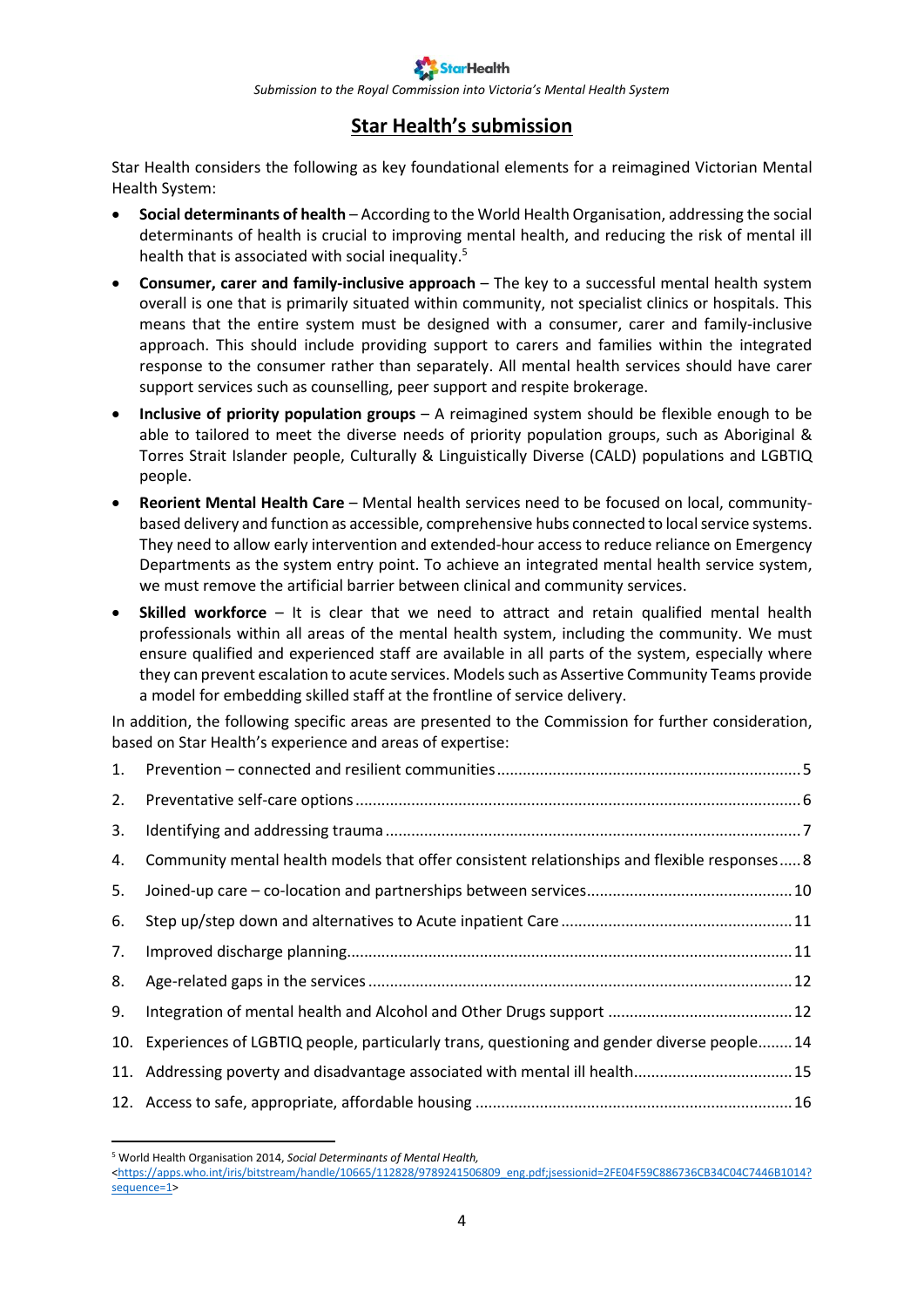## <span id="page-4-0"></span>1. Prevention – connected and resilient communities

Population level health promotion interventions to support local communities to build connections and resilience is an essential part of any population based mental health system to create a mentally healthy community, including to reduce stigma and discrimination. This is particularly in response to a growing body of evidence suggesting that the quality and quantity of social relationships affect physical and mental health, and have an impact on risk of mortality comparable with well-established risk factors such as smoking and alcohol. 6,7,8

Recognising and seeking to address social isolation and loneliness is crucial to keeping people well in the community, and minimising potential further development of mental ill health. Local councils and community health services are well placed to roll out such initiatives which must be locally based and delivered in partnership with local communities.

*"Community Health has made a difference to my life because it realises that my health is not separate from my connection to people in my local community. It has connected me with other people that have continued to help me overcome barriers in my life."*

– Star Health consumer

Examples of existing initiatives which could be built on or inform the development of other models include:

- South Melbourne Community Capacity Building Initiative a new partnership between the Department of Health & Human Services (DHHS) and Star Health piloting an integrated social landlord approach to improve outcomes for public housing residents using a trauma-informed community building approach.
- Social Health & Inclusion Port (SHIP) an initiative of Star Health that brings together local residents and community organisations to improve the health and wellbeing of the Port Melbourne community. Social Connections is one of SHIP's four priority areas, and has provided a range of opportunities for Port Melbourne residents to connect, be active in their community and learn new skills.<sup>9</sup>
- Social Spoons an initiative of Star Health providing consumers with a mental health condition with subsidised café meals at supportive and welcoming cafes, aiming to improve social connectedness. An evaluation of the pilot of this program demonstrated that members felt more connected to the community as a result of their involvement in the program.<sup>10</sup>

*"It helped me a lot, as I could be more social, a reason to get out of the house, options for healthy meals and stopped me from going to drop in centres."*

*"[It has] enabled me to afford to socialise and meet people."*

– Social Spoons participants

#### **That the Commission consider:**

1

**Expanding or creating initiatives that build connections and resilience in the community – including to address social isolation and loneliness, and reduce stigma and discrimination**

<sup>6</sup> Public Health England 2015*, Local action on health inequalities: reducing social isolation*,

[<sup>&</sup>lt;https://www.gov.uk/government/publications/local-action-on-health-inequalities-reducing-social-isolation>](https://www.gov.uk/government/publications/local-action-on-health-inequalities-reducing-social-isolation)

<sup>7</sup> J. Hol-Lunstad et al 2010, 'Social Relationships and Mortality Risk: A Meta-analytic Review', *PLOS Medicine*,

[<sup>&</sup>lt;http://journals.plos.org/plosmedicine/article?id=10.1371/journal.pmed.1000316>](http://journals.plos.org/plosmedicine/article?id=10.1371/journal.pmed.1000316)

<sup>8</sup>N. Leigh-Hunt et al 2017, 'An overview of systematic reviews on the public health consequences of social isolation and loneliness', *Public Health*, [<https://www.publichealthjrnl.com/article/S0033-3506%2817%2930273-1/pdf>](https://www.publichealthjrnl.com/article/S0033-3506%2817%2930273-1/pdf)

<sup>9</sup> Social Health and Inclusion Port 2017, 'Port Melbourne: connected, healthy & inclusive', <[http://www.shiportmelbourne.com.au/>](http://www.shiportmelbourne.com.au/) <sup>10</sup> Social Spoons 2012, 'Pilot Evaluation Report',

[<sup>&</sup>lt;http://socialspoons.webgeneration.com.au/files/Pilot%20evaluation%20report%20June%202012.pdf>](http://socialspoons.webgeneration.com.au/files/Pilot%20evaluation%20report%20June%202012.pdf)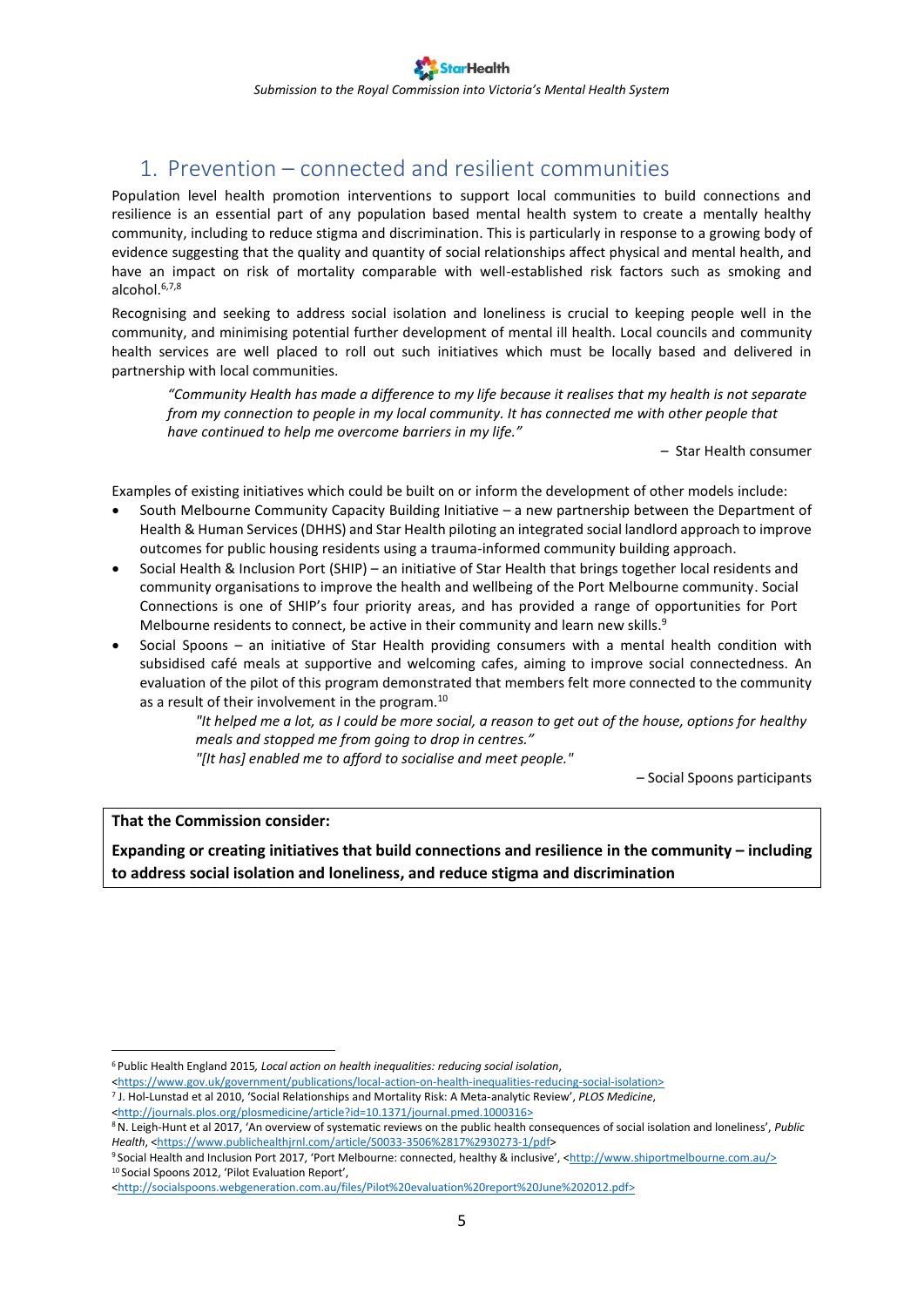## <span id="page-5-0"></span>2. Preventative self-care options

Currently, one of the few early intervention options for a person who is experiencing mental illness is to access psychological supports via a doctor (GP), and a mental health care plan, which requires a formal diagnosis. Whilst the 10 Medicare-subsidised psychological support sessions that this plan provides is adequate support for some people, for many others it is not enough.<sup>11</sup> This view is shared by the Medicare Benefits Schedule Review's Mental Health Reference Group, which reports that 10 sessions is not enough to improve outcomes for those experiencing moderate to severe mental illness.<sup>12</sup>

Victoria has a comprehensive system of community health services which offer DHHS-funded individual and group counselling designed to intervene to support people through stressful life events and issues that are not yet at the threshold of a formal diagnosis. However, these services have been neglected and underfunded with no growth funding for many years. **There is a desperate need to address this gap in preventative self-care options and to expand community health counselling services**, inclusive of group and individual therapeutic interventions. The benefits of preventative self-care programs are described by Star Health group participants:

- Learning and sharing new skills: *"I learn things like mindfulness, interpersonal skills, distress tolerance. It's like going through a washing machine and a dryer – its given me a fresh outlook!"*
- Building social confidence and new relationships: *"It's really helpful that you know the other people in the groups are struggling with their own challenges… it means you don't need to feel ashamed or embarrassed."*

#### *Alice's Story*

*I was 12 years old when I first wrote about suicide. My teachers got wind of this and I was diagnosed with depression and forced into regular counselling sessions. Unfortunately, nothing really improved and my sadness persisted. After my third serious suicide attempt at the age of 20, I was hospitalized for depression, anxiety and anorexia, as well as drug-induced schizophrenia - I was placed on medication for which I would continue to take throughout my life. All throughout my teens and twenties I engaged in various forms of treatment in the hope of some kind of shift in my thinking, feelings and behaviours. I experienced small shifts, but never anything significant, powerful, life changing or enduring.*

*Two years ago, I was provided with the opportunity to become part of the Personal Helpers and Mentors (PHaMs) Program at Star Health. At that time, I was unemployed, totally isolated and withdrawn, still experiencing the debilitating effects of anxiety and depression, had just started addressing my issues with drugs and alcohol, and still deep in the throes of my eating disorder. I had never had a full time job, had never been in a relationship and had no friends or social life. My life was muted, in black and white, on pause for the past 20 or so years.*

*Carolina, my case manager brought up the idea of attending a group run by Star Health. I had tremendous anxiety, and it took a while to talk myself into it. I still remember the first group I attended. For me it was a big deal that I was leaving the house, committing to something for 5 weeks, and that I was going to be around people I didn't know. I didn't really talk to anyone, or absorb the information being delivered, but I was getting out of the house and that was a huge deal. The group gave me a sense of purpose. Once the group was over, I decided to build on the momentum and enrolled in another group. Slowly but surely, my anxiety decreased and I was starting to have a voice. In time I would start participating in discussions, and as time went on I even engaged with people during breaks and after the groups. Participating in the groups made me feel more confident and like I had something worthwhile to contribute. I started seeing myself as someone who had value and my selfconfidence grew.*

*I* strongly believe in the power of groups and believe everyone can experience gains from participating. Whether *it is simply getting out of the house, making a commitment to something, being around others or learning skills and mindsets for wellbeing. For me, the group programs at Star Health have been invaluable and I believe paramount in my recovery, and I will continue to take advantage of this resource, and urge others to do the same.*

*Alice\* is now a group co-facilitator in Star Health's Alive 2 Thrive Program.*

<u>.</u>

<sup>12</sup> McCauley, D 2019, 'Bold recommendation for free 'preventative' psychology sessions', *Sydney Morning Herald*, 7 February, [<https://www.smh.com.au/politics/federal/bold-recommendation-for-free-preventative-psychology-sessions-20190206-p50vzd.html>](https://www.smh.com.au/politics/federal/bold-recommendation-for-free-preventative-psychology-sessions-20190206-p50vzd.html)

<sup>11</sup> Department of Health and Ageing 2010, *Evaluation of the Better Access to Psychiatrists, Psychologists and General Practitioners through the Medicare Benefits Schedule (Better Access) Initiative*,

[<sup>&</sup>lt;https://www.health.gov.au/internet/main/publishing.nsf/Content/B273C016117297A6CA257BF0001DC545/\\$File/dat1.pdf>](https://www.health.gov.au/internet/main/publishing.nsf/Content/B273C016117297A6CA257BF0001DC545/$File/dat1.pdf)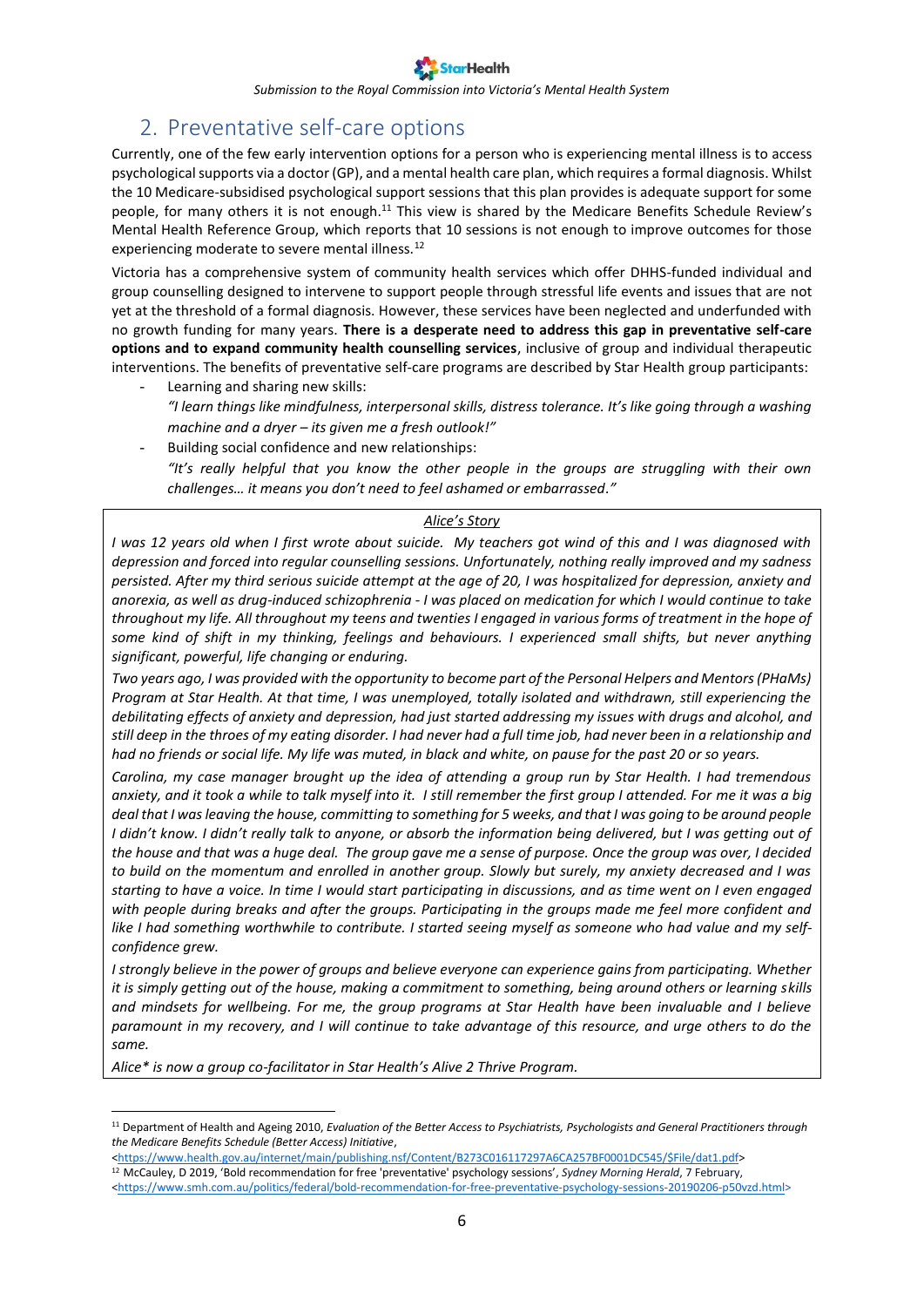#### **That the Commission consider:**

**Expanding the provision of preventative self-care options (including those that don't require a formal diagnosis), such as individual and group counselling and psychosocial support**

## <span id="page-6-0"></span>3. Identifying and addressing trauma

Our consumers and staff tell us that minimising, identifying and addressing trauma is crucial to improving overall mental health and wellbeing. Research indicates those who have experienced trauma in childhood are at a significantly higher risk of experiencing mental illness and poverty than those who have not.<sup>13</sup> This suggests that efforts to minimise trauma (especially childhood trauma) or seeking to address trauma may help to minimise mental illness in adulthood. This could involve exploring **workforce development initiatives to provide traumainformed care** to people experiencing mental ill health. For example, Phoenix Australia's *Australian Guidelines for the Treatment of Acute Stress Disorder and Posttraumatic Stress Disorder*<sup>14</sup> and the Blue Knot Foundation's (formerly Adults Surviving Child Abuse) *Practice Guidelines for Treatment of Complex Trauma and Trauma Informed Care and Services Delivery*<sup>15</sup>could inform the development of such initiatives.

In this context, our consumers tell us that an incredibly important avenue that should be explored by the Royal Commission is a **mechanism for investigation and redress for trauma caused by the mental health system in the past**. Whilst this is not explicitly included in the terms of reference for this Royal Commission, it should be explored as a potential way to improve mental health outcomes (item 4 of the Royal Commission's Terms of Reference), and in response to the need to address stigma, and to ensure the participation of people with lived experience in decision-making that affects them (parts f and g of the recommendations of the Terms of Reference). Providing an avenue for investigation and redress will offer an opportunity for healing from which to move forward. This would also be consistent with other Royal Commissions which have included this in their terms of reference.

#### **That the Commission consider:**

<u>.</u>

**Exploring approaches to support minimising, identifying and addressing trauma, such as workforce development initiatives and a mechanism for investigation and redress for trauma caused by the mental health system in the past**

<sup>13</sup> Kezelman C & Stavropoulos P 2012. *Practice guidelines for treatment of complex trauma and trauma informed care and service delivery*, Blue Knot Foundation (formerly Adults Surviving Child Abuse), [<https://www.blueknot.org.au/resources/Publications/Practice-Guidelines>](https://www.blueknot.org.au/resources/Publications/Practice-Guidelines) <sup>14</sup> Phoenix Australia 2013, *Australian Guidelines for the Treatment of Acute Stress Disorder & Posttraumatic Stress Disorder*, [<https://www.phoenixaustralia.org/resources/ptsd-guidelines/>](https://www.phoenixaustralia.org/resources/ptsd-guidelines/)

<sup>15</sup> Kezelman C & Stavropoulos P 2012. *Practice guidelines for treatment of complex trauma and trauma informed care and service delivery*, Blue Knot Foundation (formerly Adults Surviving Child Abuse), [<https://www.blueknot.org.au/resources/Publications/Practice-Guidelines>](https://www.blueknot.org.au/resources/Publications/Practice-Guidelines)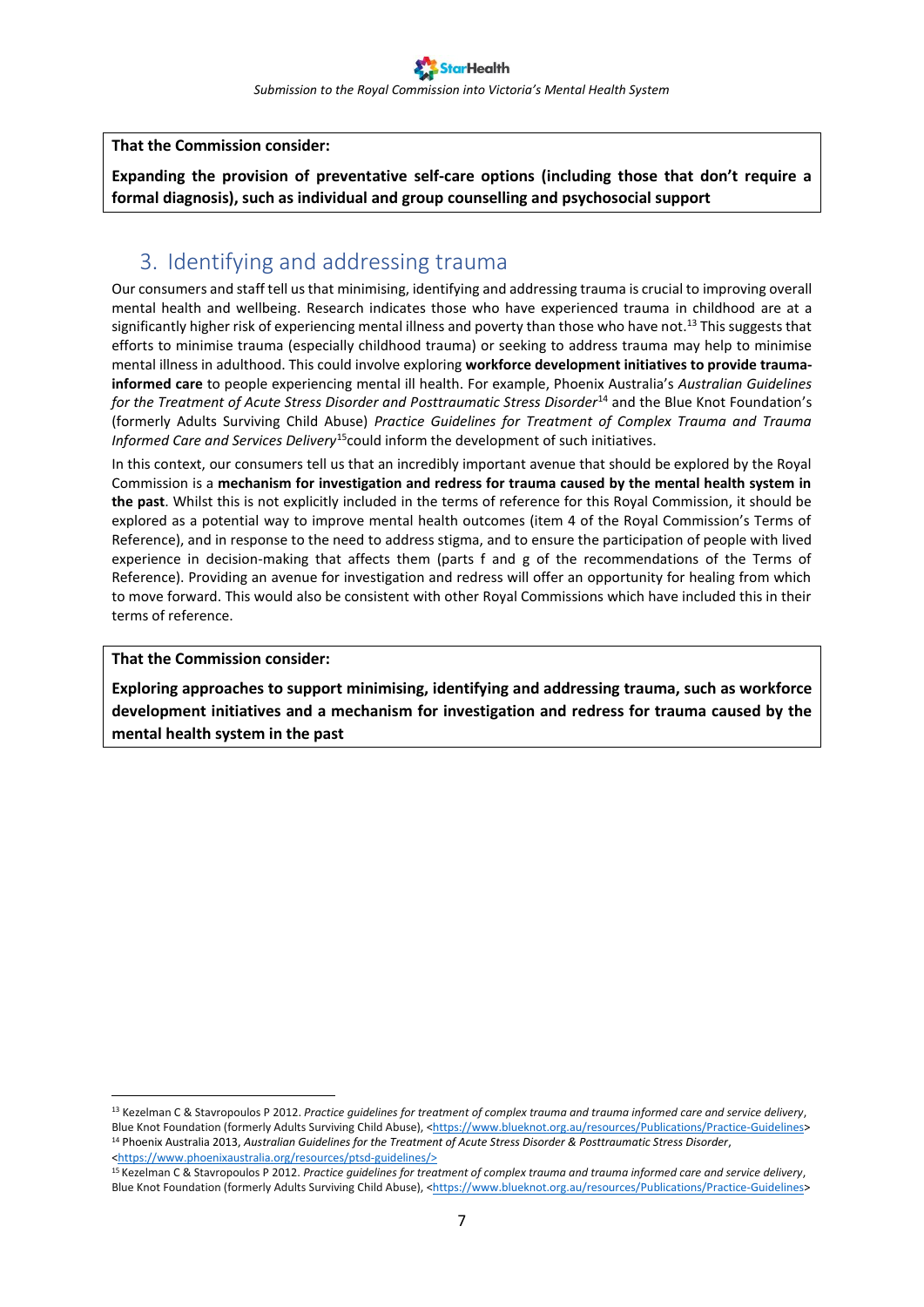*Submission to the Royal Commission into Victoria's Mental Health System*

## <span id="page-7-0"></span>4. Community mental health models that offer consistent relationships and flexible responses

In addition to preventative self-care options, community mental health models that help consumers to stay well in the community, particularly as their needs change, should form a key part of the overall mental health system. Star Health can offer insights from our staff and consumers who have been engaged in successful recoveryfocussed community mental health programs such as Mental Health Community Support Services (MHCSS), and Personal Helpers and Mentors Services (PHaMs), about the elements of such programs that have worked well for them, to inform the development of future community mental health models.

Our consumers have told us about the models of care that are most effective in supporting them to stay well over time. Two key elements were highlighted:

- **Consistent, trusting relationships with practitioners/workers** – finding the right "match" of practitioner/worker for the consumer is crucial, as is having the time to build a trusting relationship. In contrast, a lack of consistent relationship can lead to setbacks and anxiety.<sup>16</sup> Star Health consumers also tell us that it is important that the practitioner/worker also knows them when they are well:

> *"She knows everything that's going on with me and can communicate it clearly if I'm not able to."* – Star Health consumer

- **Flexible models that enable care to be tailored to consumers' needs**, including as these needs change over time, is also important. For example, Star Health's 2017 Consumer Insight Report describes that the role of a practitioner/worker may shift from an "emotional and dependent relationship to a more practical and pragmatic one, as the consumer gains independence and builds health supportive relationships with family and friends".<sup>17</sup>

One way to do this is a **case management** model. In mental health case management, case managers undertake assessment, monitoring, planning, advocacy and link the consumer with rehabilitation and support services<sup>18</sup>. Importantly, case management is delivered by mental health professionals in a flexible face to face centre-based and outreach model. These programs should be underpinned by the principles of recovery-oriented care, an evidence-based model developed by consumers that focuses on the consumer's agency and individual pathway to wellness.<sup>19,20</sup> Amy's story below demonstrates the of role case management, particularly with a consistent practitioner supporting her to access different services as her needs changed, in facilitating positive outcomes for consumers.

In addition, there is a need for more intensive approaches for those with the most severe mental illness. The well-researched and evidenced **Assertive Community Treatment Model** (ACT) is an international example that is consistent with the case management model and ensures a skilled, multidisciplinary approach that works intensively with the consumer experiencing severe mental ill health and their family within the community. Various research has established the effectiveness of ACT teams improving outcomes for people experiencing mental ill health, including greater stability in the community, reduced hospital admissions and improved quality of life.21,22,23

1

<sup>20</sup> Smith-Merry, J, Mellifont, D, Guillespie, J, Salvador-Carulla, L 2017, *Recovery-oriented mental health models*, Sax Institute, <https://www.aci.health.nsw.gov.au/ data/assets/pdf file/0019/395002/Recovery-oriented-community-mental-health-models-SAX-[REPORT.pdf>](https://www.aci.health.nsw.gov.au/__data/assets/pdf_file/0019/395002/Recovery-oriented-community-mental-health-models-SAX-REPORT.pdf)

[<https://www.aph.gov.au/Parliamentary\\_Business/Committees/Senate/Former\\_Committees/mentalhealth/report/c09>](https://www.aph.gov.au/Parliamentary_Business/Committees/Senate/Former_Committees/mentalhealth/report/c09)

<sup>&</sup>lt;sup>16</sup> Biringer, E, Hartveit, B, Sundfor, B, Ruud, T & Borg, M 2017, 'Continuity of care as experienced by mental health service users - a qualitative study', *BMC Health Services Research, vol.17,* [<https://www.ncbi.nlm.nih.gov/pmc/articles/PMC5698968/>](https://www.ncbi.nlm.nih.gov/pmc/articles/PMC5698968/) <sup>17</sup> MAKE 2017, *Star Health Consumer Insight Report*

<sup>18</sup> Intagliata, J, 1982, 'Improving the quality of care for the chronically mentally disabled: The role of case management'. *Schizophrenia*  Bulletin, vol.8, pp.655-674, [<https://www.health.gov.au/internet/publications/publishing.nsf/Content/mental-pubs-p-mono-toc~mental](https://www.health.gov.au/internet/publications/publishing.nsf/Content/mental-pubs-p-mono-toc~mental-pubs-p-mono-ref#r83)[pubs-p-mono-ref#r83\)>](https://www.health.gov.au/internet/publications/publishing.nsf/Content/mental-pubs-p-mono-toc~mental-pubs-p-mono-ref#r83)

<sup>19</sup> Jacob, K 2015, 'Recovery Model of Mental Illness: A Complementary Approach to Psychiatric Care', *Indian Journal of Psychological Medicine*, vol.37, no.2, pp.117-119, [<https://www.ncbi.nlm.nih.gov/pmc/articles/PMC4418239/>](https://www.ncbi.nlm.nih.gov/pmc/articles/PMC4418239/)

<sup>&</sup>lt;sup>21</sup> Bond, G, Witheridge, T, Dincin, J, Wasmer D, Webb J & De Graaf-Kaser R 1990, 'Assertive community treatment for frequent users of psychiatric hospitals in a large city: A controlled study'. *American Journal of Community Psychology*, vol.18, pp.865-891. [<https://www.ncbi.nlm.nih.gov/pubmed/2091459>](https://www.ncbi.nlm.nih.gov/pubmed/2091459)

<sup>22</sup> Select Committee on Mental Health 2006, 'Chapter 9 – Mental Health Services in the Community', *A national approach to mental health – from crisis to community*,

<sup>23</sup> A. Rosen & M. Teesson 2001, 'Does case management work? The evidence and the abuse of evidence-based medicine', *Australasian and New Zealand Journal of Psychiatry, vol.* 35, p. 732., [<https://www.ncbi.nlm.nih.gov/pubmed/11990883>](https://www.ncbi.nlm.nih.gov/pubmed/11990883)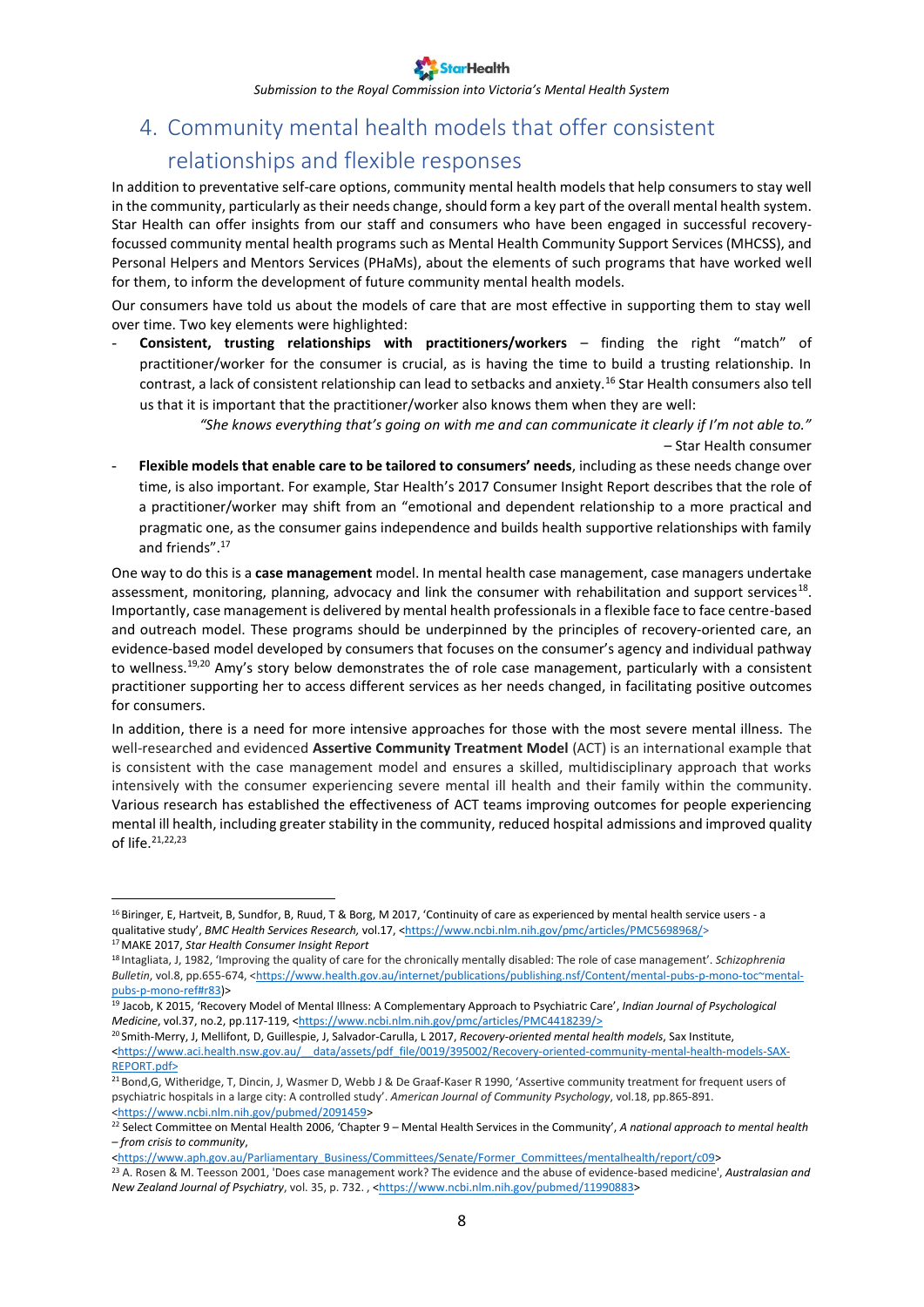*Submission to the Royal Commission into Victoria's Mental Health System*

#### **That the Commission consider:**

**Community-based models that facilitate consistent relationships, flexible responses, and are underpinned by recovery-oriented principles, including case management and Assertive Community Treatment models**

#### *Amy's Story*

*Amy is a female, in her thirties who was born in Asia. She moved to Western Australia to pursue a relationship with a man she met online. Over the course of a year, the relationship became abusive, however Amy found the strength to leave her partner and moved to Melbourne in crisis. She left the relationship with no money or supports of any kind and arrived in Melbourne with only the clothes on her back. Amy had no known prior history of mental illness, however following her traumatic experience and isolation having moved to a new city, she began experiencing symptoms of Major Depression and complex Post Traumatic Stress Disorder including low mood, suicidal thoughts, flashbacks, and feelings of hopelessness. Due to her immigration/visa status, she was not eligible for any Centrelink or welfare benefits and she had no family or friends to support her. She was vulnerable, homeless and without any financial support.* 

*Amy presented to Star Health's Mental Health Community Support Service after receiving a referral from a woman's crisis agency. At the time of referral she was experiencing suicidal ideation every day and it was clear that this was perpetuated by her lack of income, and instability in crisis accommodation which she felt helpless to change. Amy's Star Health Recovery Practitioner helped work together with Amy and women's housing services to find her more secure housing. She was linked in with a regular GP at Star Health who was instrumental as part of her care team and she was also linked in with Star Health's consultant psychiatrist, as well as area mental health services and together all services were able to help mitigate her acute mental health concerns. This care team helped Amy to manage the symptoms of her mental ill-health and as this improved she was able to focus on her psychosocial support goals and work toward practical endeavours to help get her life back on track.* 

*Amy was able to source employment and obtained a job part time with a local retail store which provided her with a consistent source of income and began to ease her financial concerns. Amy was supported by her recovery practitioner to sustain her employment, whilst concurrently working on her resume to source more appropriate longer-term employment. Amy had also linked in with a legal service which helped to resolve her immigration issues. Amy's recovery practitioner was able to liaise with the legal service and provide supporting documentation which assisted with her visa application process. Amy was able to have her visa issues resolved and is now an Australian permanent resident. Although, Centrelink benefits are not required, Amy is aware that if there were to have a reduction in her work hours or become unemployed she could access special benefit allowance through Centrelink. She was supported to apply for charitable community donations (Queens fund, rotary, food banks, etc) which enabled her to travel to and from work, as well as feed herself, and set up her new home. Amy was also linked in with her local library and supported to apply for other jobs and study opportunities.*

*During this time, her mental health started to improve as she was feeling a sense of purpose and meaning in her life and had the means to maintain this. Amy was discharged from area mental health services as her level of acuity had decreased, however she continued to work with her community-based recovery practitioner at Star Health to complete her remaining recovery goals and maintain her level of functioning. As support continued, Amy was working substantive hours during the week and her mental health had significantly improved. Her final goal was to return to university and study to become a lawyer, and she was successful in being accepted into a well-known Melbourne university to commence study.* 

*Amy no longer experienced any symptoms associated with her mental illness and felt able to manage these should she reexperience any concerns. She was independently engaging in the community and was aware of coping strategies and referral pathways should she experience any mental health concerns again. She agreed that she no longer needed the support of her Star Health worker and decided that she was able to function without the need for other services such as NDIS due to the amount of progress that she had made and sense of hopefulness towards the future.* 

*Amy was at severe risk of harm and deterioration of her mental health, and one of the key contributors exacerbating her mental ill-health was her financial stress and lack of economic security. Holistic support for her mental health including assistance and guidance relieved some of the pressures surrounding her finances and enabled her to get back on track with her recovery and life's goals.*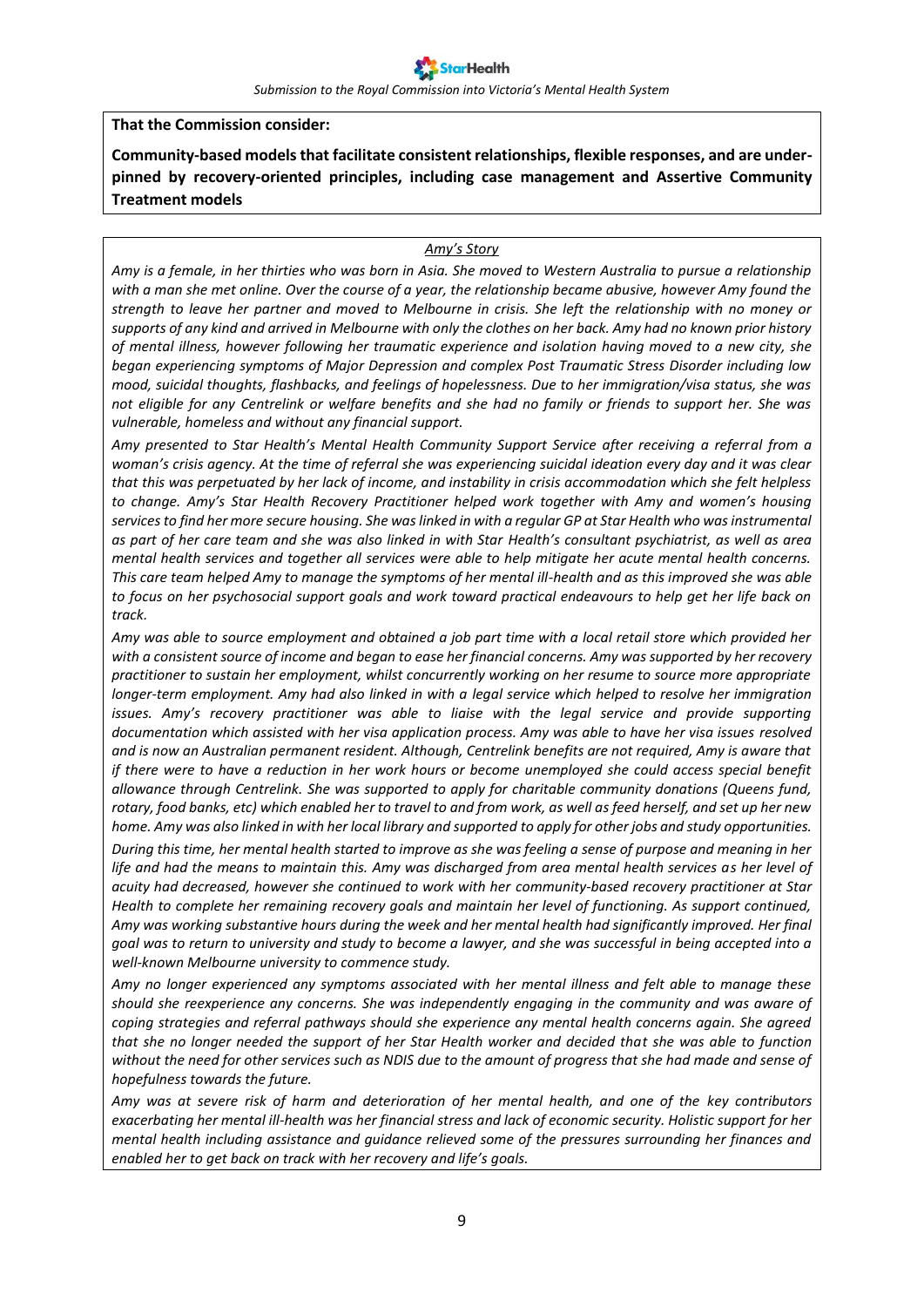

## <span id="page-9-0"></span>5. Joined-up care – co-location and partnerships between services

Community health services such as Star Health provide an ideal **one-stop-shop for providing joined-up care** to consumers in one location. Star Health's own data from 2017-2019 shows that over 1300 people accessed our mental health programs, and that at least half of these people also accessed on average a minimum of one other Star Health service (with 28% accessing two or more other Star Health services), predominantly across services including: physiotherapy, podiatry, alcohol and other drugs, dietetics, smoking cessation, occupational therapy and diabetes. A high percentage of mental health consumers also utilise Star Health's dental service as well due to the low cost of the service and their priority access afforded to mental health consumers.

This is consistent with feedback from our consumers who tell us that our staff are often able to identify that they may benefit from other services, and connect them in to other services:

*"Community health means to me that I can access a service in one place for all my health needs. It provides a continuity and familiarity which is of pivotal importance particularly when one has reached Senior status. Star Health provides me with that service more than adequately."* – Star Health Consumer

However, community health services are an under-utilised resource in providing such comprehensive, integrated and destigmatised services to people living with or at risk of mental health issues, which could be better leveraged.<sup>24</sup>

In addition, our staff tell us that more needs to be done to facilitate **different practitioners and services working together in partnership**, including via mechanisms to improve information sharing and coordination of care. One example is the multi-agency working model in the United Kingdom, which "brings together practitioners from different sectors and professions to provide an integrated way of working to support children, young people and families."<sup>25</sup>

Other examples (below) are based on Star Health models where multi-disciplinary teams of staff are located in community settings that community members already access. This enables staff to build relationships with community members over time in a familiar environment, and then provide them with support and link them into other services that they may not otherwise access:

- Launch Housing Star Health provides on-site community health nursing and occupational therapy services at Launch Housing's SouthBank crisis accommodation service, with a particular focus on unmanaged chronic health conditions, and on rebuilding people's confidence in healthcare providers.
- Bubup Womindjeka Family and Children's Centre Star Health provides families with on-site access to child psychology, occupational therapy, physiotherapy and speech pathology services, to facilitate early intervention for vulnerable children and families.

Other examples that could be explored include the community-based mental health centres (MHC) in Trieste, Italy. MHCs provide multi-disciplinary teams of mental health workers at their centre, with support available 24 hours a day, 7 days a week. They provide overnight accommodation, have multi-purpose indoor and outdoor spaces, drop-in support and provide several avenues for both formal and informal engagement.<sup>26</sup>

#### **The Commission should consider:**

**Mechanisms to support joined-up care, including better leveraging community health services and facilitating strengthened partnerships between different practitioners and services** 

<u>.</u>

<sup>&</sup>lt;sup>24</sup> Victorian Auditor General's Office 2018, Community Health Program, [https://www.audit.vic.gov.au/sites/default/files/2018-](https://www.audit.vic.gov.au/sites/default/files/2018-06/20180606-Community-Health_0.pdf) [06/20180606-Community-Health\\_0.pdf](https://www.audit.vic.gov.au/sites/default/files/2018-06/20180606-Community-Health_0.pdf)

<sup>&</sup>lt;sup>25</sup> Department for Education 2012, 'Multi-agency working',

[<sup>&</sup>lt;https://webarchive.nationalarchives.gov.uk/20130104164035/https://www.education.gov.uk/childrenandyoungpeople/strategy/integra](https://webarchive.nationalarchives.gov.uk/20130104164035/https:/www.education.gov.uk/childrenandyoungpeople/strategy/integratedworking/a0069013/multi-agency-working) [tedworking/a0069013/multi-agency-working>](https://webarchive.nationalarchives.gov.uk/20130104164035/https:/www.education.gov.uk/childrenandyoungpeople/strategy/integratedworking/a0069013/multi-agency-working)

<sup>26</sup> Select Committee on Mental Health 2006, 'Appendix 3 – Report of mental health services observed in Trieste, Italy', *A national approach to mental health – from crisis to community*,

[<sup>&</sup>lt;https://www.aph.gov.au/Parliamentary\\_Business/Committees/Senate/Former\\_Committees/mentalhealth/report/e03>](https://www.aph.gov.au/Parliamentary_Business/Committees/Senate/Former_Committees/mentalhealth/report/e03)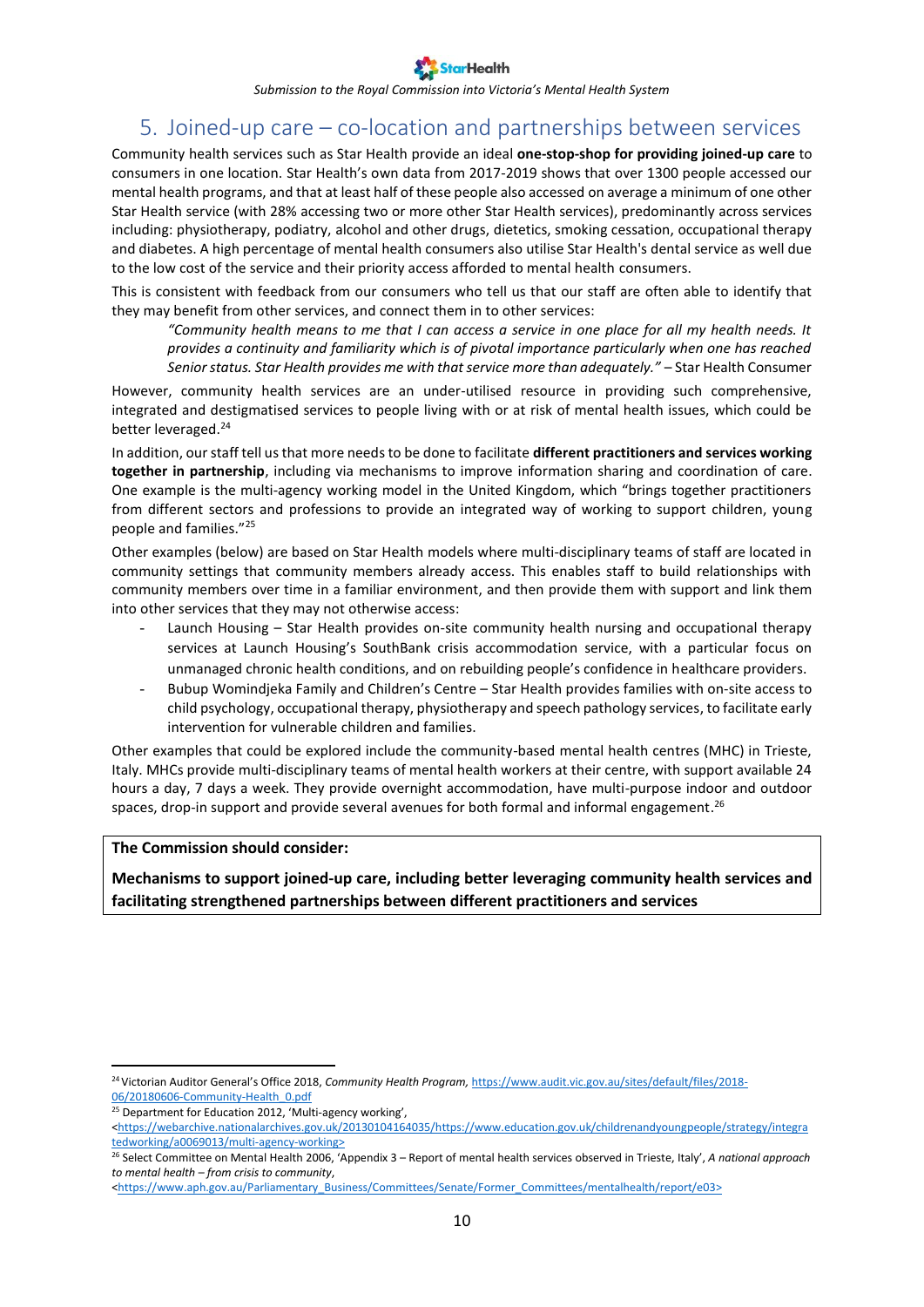

## 6. Step up/step down and alternatives to Acute inpatient Care

<span id="page-10-0"></span>Our consumers and staff have also told us about some effective supported step up/step down options, including as alternatives to inpatient care and hospital emergency departments, that should be expanded. This includes Prevention and Recovery Centres (PARC)<sup>27</sup>, and Hospital Outreach Post-Suicidal Engagement (HOPE)<sup>28</sup>. These models are purpose-designed and improve continuity of care by providing additional support before and/or after a consumer spends time in an acute setting, smoothing the transition between settings.

In addition, integrated community-based care models that provide alternatives to hospital inpatient staysshould be explored. There is strong evidence for example the Trieste Model as described above and home and day support models. Refer <https://www.ncbi.nlm.nih.gov/pubmed/23165415> for evidence of using alternative options to acute care via step up/down community, day and home models.

#### **That the Commission consider:**

**Expanding supported step up/step down options and community-based acute care, including as alternatives to ED – e.g. Prevention and Recovery Centres (PARC), Hospital Outreach Post-Suicidal Engagement (HOPE), and the Trieste model**

### 7. Improved discharge planning

<span id="page-10-1"></span>Another important aspect of continuity of care relates to **discharge planning and post-discharge support**. The importance of effective discharge processes in mental health care is highlighted by evidence which demonstrates that suicide risk is often the greatest after discharge from acute inpatient units.<sup>29,30</sup>

Consumers and staff also gave us feedback which suggests that the way discharge is managed can impact on their continuity of care, and ultimately overall health outcomes. They stressed the importance of ensuring that community mental health practitioners are involved in preparation for discharge from acute settings, and that family and carers are also involved in discharge planning, where possible. In addition, the Star Health's 2017 Consumer Insight Report provided suggestions to improve discharge (or end-of-engagement with a service):

- The ending would be a decision made by the consumer when they felt ready. Sometimes this would be a collaborative choice with the case manager, but never by the service independently.
- The service should phase out gradually, rather than having a clean stop, with plenty of warning that it was coming to an end.
- After leaving the service, consumers wanted to be able to link back in with their case manager for occasional check-ins, for navigation to other services when needed, or just in case something happened which meant they needed extra support.<sup>31</sup>

#### *"I need to be able to reach back fast if I ever need help again"* – Star Health consumer

This approach to discharge, which could better be defined as moving between parts of an integrated system and scaling up and down service contact rather than a hard exit point, challenges the standard definition of discharge. There are some reports that this approach can also lead to fewer re-referrals.<sup>32</sup>

<sup>31</sup> MAKE 2017, *Star Health Consumer Insight Report*, p.12

<sup>27</sup>Department of Health 2010, *Adult prevention and recovery care (PARC) services framework and operational guidelines,* [<http://www.health.vic.gov.au/mentalhealthservices/parc.pdf>](http://www.health.vic.gov.au/mentalhealthservices/parc.pdf)

<sup>&</sup>lt;sup>28</sup> Department of Health & Human Services 2018, Suicide Prevention in Victoria, [<https://www2.health.vic.gov.au/mental](https://www2.health.vic.gov.au/mental-health/prevention-and-promotion/suicide-prevention-in-victoria)[health/prevention-and-promotion/suicide-prevention-in-victoria>](https://www2.health.vic.gov.au/mental-health/prevention-and-promotion/suicide-prevention-in-victoria)

<sup>29</sup> Department of Health & Human Services 2018, *Suicide – discharge and follow-up of a person at risk,* 

*<sup>&</sup>lt;*[https://www2.health.vic.gov.au/mental-health/practice-and-service-quality/safety/suicide-prevention-in-mental-health-services/suicide](https://www2.health.vic.gov.au/mental-health/practice-and-service-quality/safety/suicide-prevention-in-mental-health-services/suicide-discharge-and-follow-up-of-a-person-at-risk)[discharge-and-follow-up-of-a-person-at-risk>](https://www2.health.vic.gov.au/mental-health/practice-and-service-quality/safety/suicide-prevention-in-mental-health-services/suicide-discharge-and-follow-up-of-a-person-at-risk)

<sup>&</sup>lt;sup>30</sup> Chung, D, Ryan, C, Hadzi-Pavlovic, D, Singh, S, Stanton, C & Large, M 2017, 'Suicide Rates After Discharge from Psychiatric Facilities', JAMA Psychiatry, vol.74, no.7, pp.694-702, [<https://www.ncbi.nlm.nih.gov/pmc/articles/PMC5710249/>](https://www.ncbi.nlm.nih.gov/pmc/articles/PMC5710249/)

<sup>32</sup> Cheverton, F 2018, 'Closing Time: Reconsidering the Concept of Discharge in Child and Adolescent Mental Health Services', *Social Work Focus*, vol.3, no.1, p18, [<https://www.aasw.asn.au/document/item/10507>](https://www.aasw.asn.au/document/item/10507)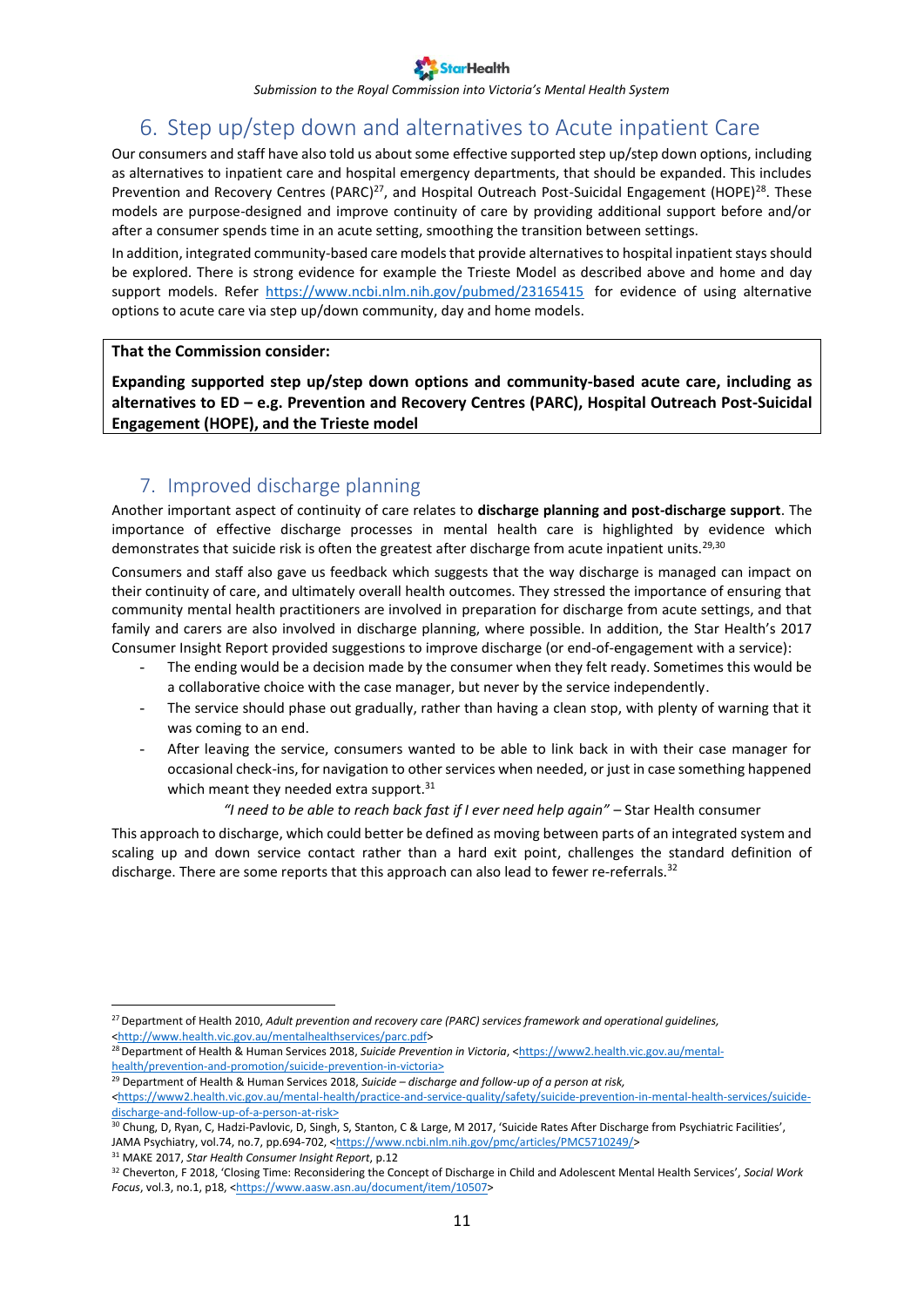#### **The Commission should consider:**

**Discharge processes that enable consumers to move between parts of a system and end an engagement on their own terms and gradually, enable post-discharge support, and ensure that relevant practitioners/workers and family and carers are involved where possible**

## <span id="page-11-0"></span>8. Age-related gaps in the services

Consumers and staff also tell us that there are age-related gaps in services that need to be addressed to minimise other potential disruptions to continuity of care, including:

#### **Youth Mental Health**

- Many young people experiencing mental ill health may experience difficulty accessing appropriate support services, including headspace, for example if they have substance misuse issues or demonstrate suicidality.<sup>33</sup>
- The Victorian system of services for those with early psychosis or other severe mental illness is varied and inconsistent across the State with many areas lacking access to specialist dedicated clinic inpatient or community services.

#### **Mental Health for Older Victorians**

- There is an under investment in mental health and substance disorder services for Victorians over 65. It is difficult to access psychiatric assessment, intervention and support for people over the age of 65, when the need for these services do not stop at this age. Services without out of pocket expenses are particularly scarce.
- The age cut off for access to adult mental health services is arbitrary and should be removed. Transition to aged care services should be based upon consumer preference and presenting issues.
- The My Aged Care System which provides the framework for community aged care assessment and services does not adequately address the needs of those with mental ill health.

#### **The Commission should consider:**

**Addressing gaps in the service system for young people and older Victorians including expanding youth mental health services, removing age cut offs in adult services and advocating for integration of mental health needs into My Aged Care** 

## <span id="page-11-1"></span>9. Integration of mental health and Alcohol and Other Drugs support

Many of our consumers simultaneously experience mental ill health and substance disorders, but are not always able to access suitable treatment for both issues. The AIHW reports that self-reported mental health conditions and levels of psychological distress are increasing among recent users of tobacco and illicit drugs, including that:

- Levels of psychological distress are higher among people who drink more than four standard drinks per day (16.1%) than those who do not (9.3%).
- Self-reported mental health conditions and levels of psychological distress significantly increased among recent users of cannabis, ecstasy, meth/amphetamines and cocaine between 2013 and 2016.<sup>34</sup>

People usually experience a complex relationship between mental health and alcohol and other drug use, with some people using drugs to provide relief for existing mental illness, and for others drug use may cause the onset of mental illness.<sup>35</sup> Despite this complex relationship and increasing prevalence of these co-occurring

 $35$  [ibid](https://www.aihw.gov.au/reports/alcohol/alcohol-tobacco-other-drugs-australia/contents/priority-populations/people-with-mental-health-conditions)

<sup>33</sup> Doggett, J 2019, 'Why do we find it so hard to direct mental health spending to the people who need it the most?', *Inside Story*, 15 June, [<https://insidestory.org.au/the-personal-and-the-political/>](https://insidestory.org.au/the-personal-and-the-political/)

<sup>&</sup>lt;sup>34</sup> Australian Institute of Health and Welfare 2018, 'Alcohol, tobacco & other drugs in Australia', <

[https://www.aihw.gov.au/reports/alcohol/alcohol-tobacco-other-drugs-australia/contents/priority-populations/people-with-mental](https://www.aihw.gov.au/reports/alcohol/alcohol-tobacco-other-drugs-australia/contents/priority-populations/people-with-mental-health-conditions)[health-conditions>](https://www.aihw.gov.au/reports/alcohol/alcohol-tobacco-other-drugs-australia/contents/priority-populations/people-with-mental-health-conditions)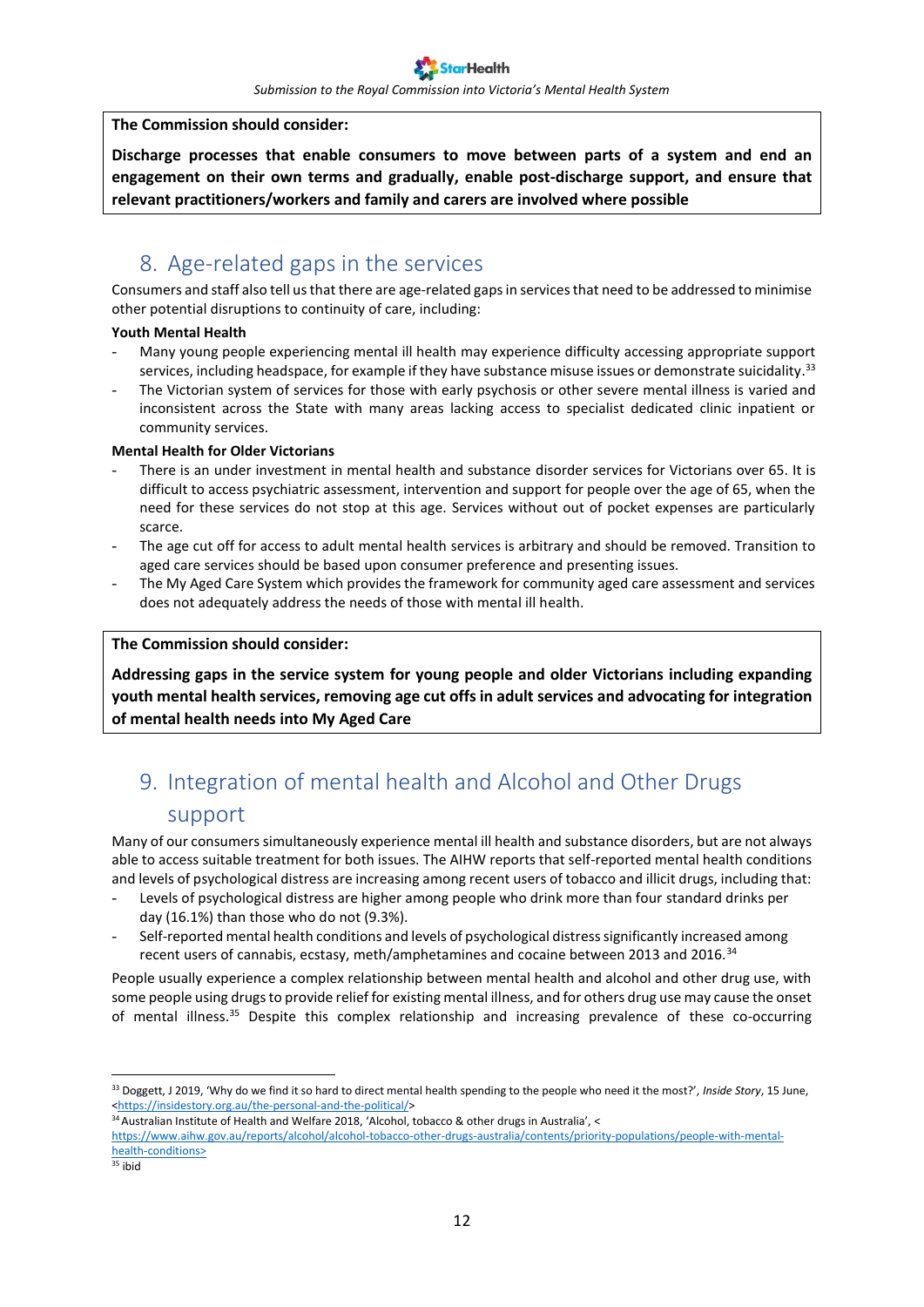#### *Submission to the Royal Commission into Victoria's Mental Health System*

conditions<sup>36</sup>, we hear many stories of consumers not being able to access mental health services, including psychiatric services, when they also have a substance disorder.

Consumers and staff report that there is a lot of stigma surrounding substance disorders, with mental health practitioners preferring substance disorders to be addressed before mental health issues are broached. However, such a linear approach is not always appropriate or, importantly, a consumer's preferred course of action. For example, a consumer may want to tackle issues of past traumas via mental health support before seeking to address substance disorder issues.

Furthermore, there is evidence to suggest that treating mental health and substance disorders simultaneously leads to better outcomes for consumers, compared to treating these issues separately.<sup>37,38</sup> In addition, our staff tell us that consumers are more likely to engage with a service that enables them to tackle both issues (instead of being bounced between mental health and alcohol and other drug services) and that they have observed those with substance disorders benefit substantially from counselling support.

There are several mechanisms that the Commission could consider in facilitating the concurrent treatment of mental health and substance disorders:

- Seeking to address the stigma of substance disorders, particularly in the mental health sector
- Expanding dual diagnosis workforce/approaches across mental health and alcohol and other drug sectors
- Increasing the capacity of both mental health and alcohol and other drug workforces to be able to identify and simultaneously treat both issues, such as through facilitating skills and knowledge sharing and improved communication across both workforces
- Increasing access to psychiatrists without out of pocket expenses for consumers, particularly for those with substance disorders.

Models that could be considered in the development of an approach which encapsulates such changes includes the *Comprehensive continuous integrated system of care model*, which provides a model to organise services to individuals with co-occurring psychiatric and substance disorders. Its first underpinning principle is "dual diagnosis is an expectation, not an exception"<sup>39</sup>

Another model that could be considered is the *Integrated Dual Disorder Treatment model*, which combines substance disorder services with mental health services and "helps people address both disorders at the same time—in the same service organisation by the same team of treatment providers."40

#### **That the Commission should consider:**

**Mechanisms to ensure both mental health and substance use disorder issues are treated equally and concurrently**

[content/uploads/2011/04/CCISC-psychopharm.pdf>](http://ziapartners.com/wp-content/uploads/2011/04/CCISC-psychopharm.pdf)

<sup>36</sup> Select Committee on Mental Health 2006, 'Chapter 14 – Dual diagnosis 'The expectation not the exception'', *A national approach to mental health – from crisis to community*,

[<sup>&</sup>lt;https://www.aph.gov.au/Parliamentary\\_Business/Committees/Senate/Former\\_Committees/mentalhealth/report/c14>](https://www.aph.gov.au/Parliamentary_Business/Committees/Senate/Former_Committees/mentalhealth/report/c14)

<sup>37</sup> Kelly, T & Daley, D 2013, 'Integrated Treatment of Substance Use and Psychiatric Disorders', *Social Work Public Health*, vol.28, pp.388- 406, [<https://www.ncbi.nlm.nih.gov/pmc/articles/PMC3753025/>](https://www.ncbi.nlm.nih.gov/pmc/articles/PMC3753025/)

<sup>38</sup> El-Guebaly 2004, 'Concurrent substance-related disorders and mental illness: the North American experience', World Psychiatry, vol.3, no.3, pp.182-187, [<https://www.ncbi.nlm.nih.gov/pmc/articles/PMC1414708/>](https://www.ncbi.nlm.nih.gov/pmc/articles/PMC1414708/)

<sup>&</sup>lt;sup>39</sup> Minkoff, K 2005, *Comprehensive Continuous Integrated System of Care (CCISC)*, [<http://ziapartners.com/wp-](http://ziapartners.com/wp-content/uploads/2011/04/CCISC-psychopharm.pdf)

<sup>40</sup> Center for Evidence-Based Practices 2011, 'Integrated Dual Disorder Treatment',

[<sup>&</sup>lt;https://www.centerforebp.case.edu/practices/sami/iddt>](https://www.centerforebp.case.edu/practices/sami/iddt)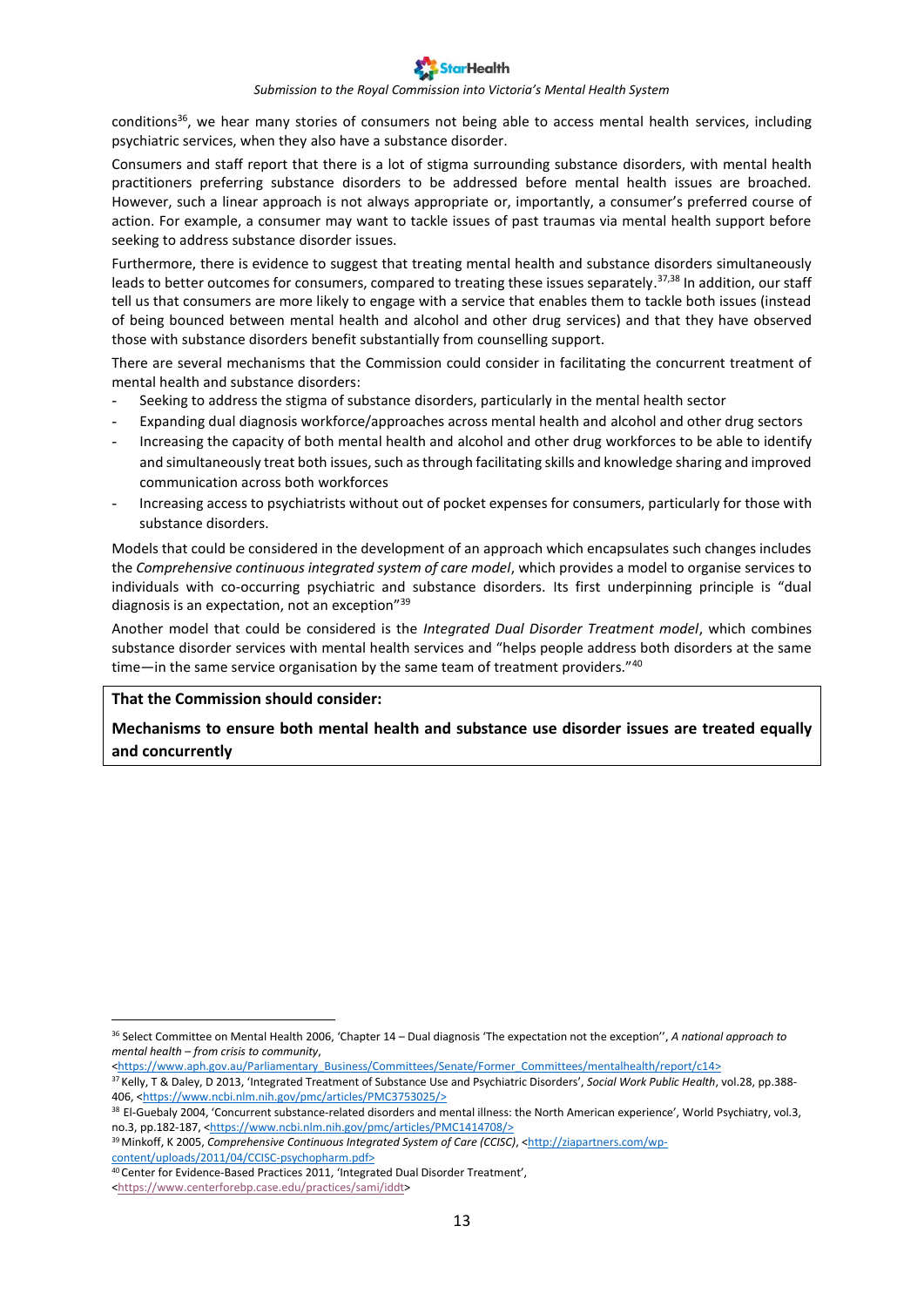*Submission to the Royal Commission into Victoria's Mental Health System*

## <span id="page-13-0"></span>10. Experiences of LGBTIQ people, particularly trans, questioning and gender diverse people

There is a significant evidence that many people who identify as LGBTIQ experience poorer mental health outcomes than the non-LGBTIQ population.<sup>41</sup> For example, the 2016 National Drug Strategy Household Survey found that high or very high psychological distress was reported by more adults who identified as homosexual or bisexual (28%) or not sure/other sexual orientation (23%) than heterosexual adults (11%).<sup>42</sup>

In accessing mainstream health services, it is reported that many LGBTIQ people, particularly transgender, questioning and gender diverse people, still have poor experiences of the mental health system. This includes experiencing discrimination, refusal of service or inappropriate treatment (such as pathologisation of their LGBTIQ identity).<sup>43</sup> As with other areas of vulnerable populations, such as culturally and linguistically diverse communities, a combination of capacity building mainstream services and providing specialist LGBTIQ approaches is critical.

In this context, our consumers and staff told us that the following are important:

- Reducing stigma and discrimination, including pathologisation of LGBTIQ identity
- Building mental health organisational capacity by ensuring organisations have appropriate policies, procedures and training in place through processes such as Rainbow Tick accreditation
- Building mainstream and specialist LGBTIQ mental health community support services
- Consider having LGBTIQ health professionals as part of treatment teams.

Star Health is also a signatory of the joint statement by Thorne Harbour Health, Rainbow Health Victoria and Switchboard Victoria, which calls on the Commission to consider LGBTI mental health, and outlines six key areas for action. The joint statement, which is consistent with the themes in this section, can be found here: [https://thorneharbour.org/news-events/news/leading-health-organisations-call-on-the-royal-commission](https://thorneharbour.org/news-events/news/leading-health-organisations-call-on-the-royal-commission-into-victorias-mental-health-system-to-consider-lgbti-mental-health/)[into-victorias-mental-health-system-to-consider-lgbti-mental-health/](https://thorneharbour.org/news-events/news/leading-health-organisations-call-on-the-royal-commission-into-victorias-mental-health-system-to-consider-lgbti-mental-health/)

#### **That the Commission consider:**

<u>.</u>

**Mechanisms to improve the experiences of LGBTIQ people, particularly trans, questioning and gender diverse people, including to reduce stigma and discrimination, and build both mainstream and specialist organisational capacity**

<sup>41</sup> LGBTI National Health Alliance 2013, *LGBTI People Mental Health & Suicide*, p.3, [<https://www.beyondblue.org.au/docs/default](https://www.beyondblue.org.au/docs/default-source/default-document-library/bw0258-lgbti-mental-health-and-suicide-2013-2nd-edition.pdf?sfvrsn=2)[source/default-document-library/bw0258-lgbti-mental-health-and-suicide-2013-2nd-edition.pdf?sfvrsn=2>](https://www.beyondblue.org.au/docs/default-source/default-document-library/bw0258-lgbti-mental-health-and-suicide-2013-2nd-edition.pdf?sfvrsn=2)

 $42$  Australian Institute of Health & Welfare 2018, '5.5 Lesbian, gay, bisexual, transgender and intersex people', Australia's health 2018, [<https://www.aihw.gov.au/getmedia/61521da0-9892-44a5-85af-857b3eef25c1/aihw-aus-221-chapter-5-5.pdf.aspx>](https://www.aihw.gov.au/getmedia/61521da0-9892-44a5-85af-857b3eef25c1/aihw-aus-221-chapter-5-5.pdf.aspx) <sup>43</sup> LGBTI National Health Alliance 2013, *LGBTI People Mental Health & Suicide*, pp.10-11, [<https://www.beyondblue.org.au/docs/default](https://www.beyondblue.org.au/docs/default-source/default-document-library/bw0258-lgbti-mental-health-and-suicide-2013-2nd-edition.pdf?sfvrsn=2)[source/default-document-library/bw0258-lgbti-mental-health-and-suicide-2013-2nd-edition.pdf?sfvrsn=2>](https://www.beyondblue.org.au/docs/default-source/default-document-library/bw0258-lgbti-mental-health-and-suicide-2013-2nd-edition.pdf?sfvrsn=2)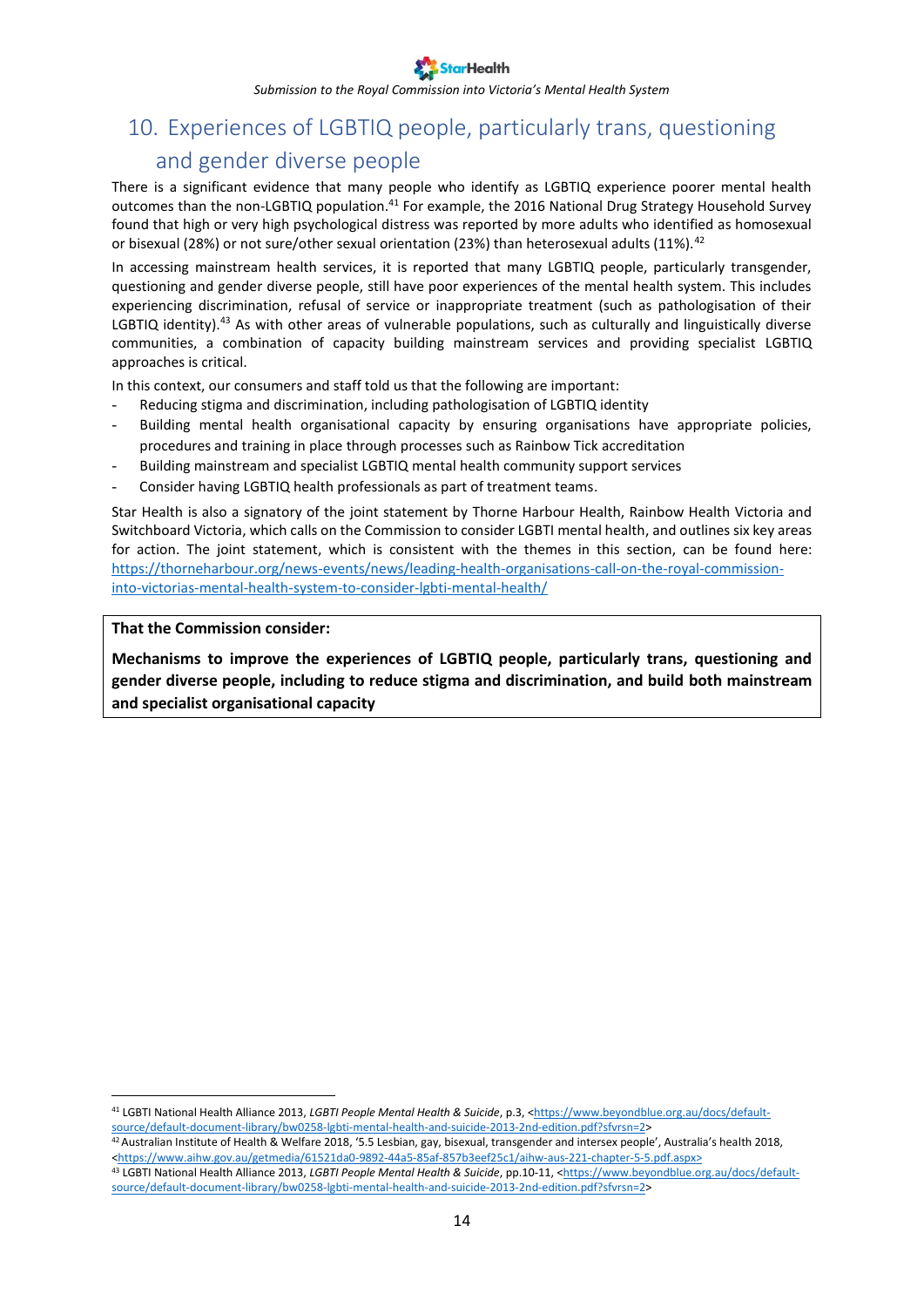*Submission to the Royal Commission into Victoria's Mental Health System*

# <span id="page-14-0"></span>11. Addressing poverty and disadvantage associated with mental ill

## health

Star Health has extensive experience working with highly disadvantaged communities, with many of these people living in poverty. This includes people sleeping rough, homeless, transient or in insecure housing, or living in permanent rental (particularly private rental) where the rental cost leaves them in poverty. The reality is Australia's Newstart allowance of \$555 a fortnight, and the Youth Allowance of \$455 a fortnight creates poverty. For those fortunate enough to receive a disability support pension income of \$843 a fortnight, poverty is less of an issue.

Ourstaff report that many of these community members experience significant mental ill health. The connection between poverty and mental illness is acknowledged by the World Health Organisation<sup>44</sup>, as well as research that indicates that among the poorest one-fifth of Australians, 1 in 4 people have psychological distress at a high/very-high level, compared to about 1 in 20 people in the richest one-fifth of Australians.<sup>45</sup> Importantly, poverty can be a cause of, or a result of poor mental health.<sup>46</sup>

Due to the nature of their situations, many people face further challenges such as not being able to pay fines and accumulate debt, further compounding their disadvantage. There is often higher acuity need in those experiencing homelessness and other forms of disadvantage, which means they are frequently interacting with the justice system and accessing emergency departments and tertiary care.<sup>47</sup> The lack of supports, such as affordable and appropriate housing, lack of safe spaces and lack of flexible mental health responses available for these people means that the there is a significant number of homeless and unwell people moving around, which in turn has a major impact on the general community.

The impact for those with mental ill health caught up in poverty and homelessness is often that they end up in the justice system, either incarcerated or with burgeoning legal issues. There is an urgent need to support mechanisms within the Police and Justice systems to identify and divert those with serious mental illness into the mental health system, particularly through early diversion approaches. In addition, there is a need for legal and financial assistance to be imbedded within the mental health system.

#### **That the Commission consider:**

1

#### **Mechanisms to identify early and divert those with serious mental illness from the Police and Justice system to the mental health system**

#### **The provision of legal and financial assistance within the mental health system**

Star Health's experience is that many people experience such disadvantage and mental ill health that they find it difficult to independently seek or maintain access to services. This means that mechanisms such as **community outreach and assertive case management** are incredibly important in identifying, building relationships with and linking people into appropriate services and supports, including housing, mental health, alcohol and other drugs and harm minimisation services.

For example, as a provider of community outreach and assertive case management over many years, one of Star Health's key referrers has been local government parks and gardens teams. Members from these local government teams would identify people sleeping in public places such as on the foreshore or in gardens who

<sup>44</sup>World Health Organisation 2014, *Social Determinants of Mental Health,* retrieved 20 June 2019, p.8,

[<sup>&</sup>lt;https://apps.who.int/iris/bitstream/handle/10665/112828/9789241506809\\_eng.pdf;jsessionid=2FE04F59C886736CB34C04C7446B1014?](https://apps.who.int/iris/bitstream/handle/10665/112828/9789241506809_eng.pdf;jsessionid=2FE04F59C886736CB34C04C7446B1014?sequence=1) [sequence=1>](https://apps.who.int/iris/bitstream/handle/10665/112828/9789241506809_eng.pdf;jsessionid=2FE04F59C886736CB34C04C7446B1014?sequence=1) p.8

<sup>45</sup> Isaacs, A, Enticott, J, Meadows, G, Inder, B, 2018, 'Lower Income Levels in Australia Are Strongly Associated With Elevated Psychological Distress: Implications for Healthcare and Other Policy Areas', *Front Psychiatry*, vol.9, p.536, [<https://www.ncbi.nlm.nih.gov/pmc/articles/PMC6213368/>](https://www.ncbi.nlm.nih.gov/pmc/articles/PMC6213368/)

<sup>46</sup> Murali, V, & Oyebode, F 2004. 'Poverty, social inequality and mental health', *Advances in Psychiatric Treatment,* vol.10, no*.*3, pp.216- 224, [<https://www.cambridge.org/core/journals/advances-in-psychiatric-treatment/article/poverty-social-inequality-and-mental](https://www.cambridge.org/core/journals/advances-in-psychiatric-treatment/article/poverty-social-inequality-and-mental-health/39E6EB94B44818EDE417F181AC300DA4)[health/39E6EB94B44818EDE417F181AC300DA4>](https://www.cambridge.org/core/journals/advances-in-psychiatric-treatment/article/poverty-social-inequality-and-mental-health/39E6EB94B44818EDE417F181AC300DA4)

 $47$  Moore, G, Gerdtz, M, Manias, E 2007, 'Homelessness, health status and emergency department use: An integrated review of the literature', *Australasian Emergency Nursing Journal*, vol.10, pp.178-185,

[<sup>&</sup>lt;http://harmreductionactioncenter.org/HRAC\\_DOCUMENTS/ACCESS%20TO%20HEALTHCARE/Homelessness\\_health\\_care](http://harmreductionactioncenter.org/HRAC_DOCUMENTS/ACCESS%20TO%20HEALTHCARE/Homelessness_health_care-review_of_lit.pdf)review of lit.pdf>